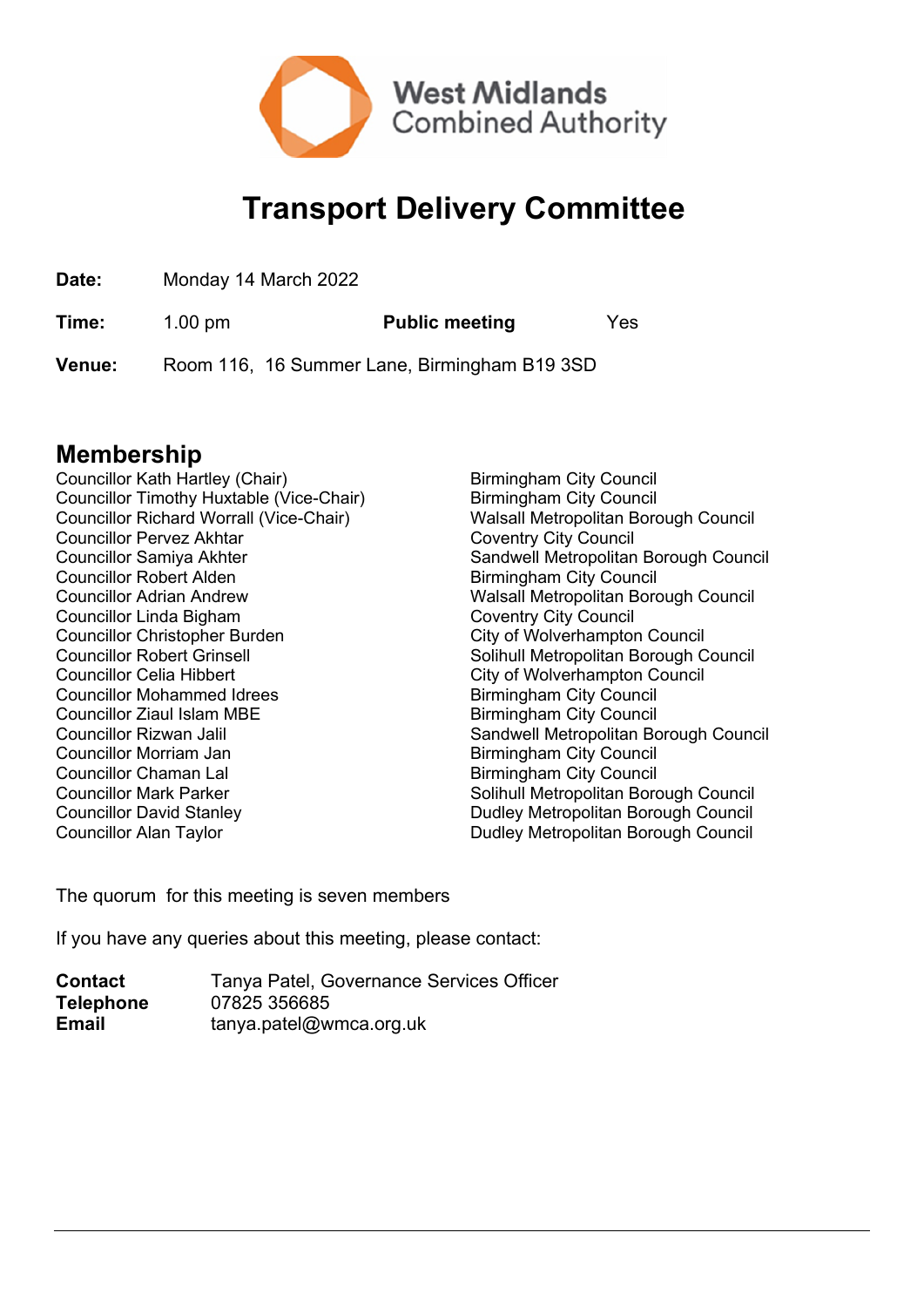## **AGENDA**

| No.                                              | <b>Item</b>                                                                                                                                                                                                                                                                                                                                                      | <b>Presenting</b>    | <b>Pages</b>     | <b>Time</b> |  |  |
|--------------------------------------------------|------------------------------------------------------------------------------------------------------------------------------------------------------------------------------------------------------------------------------------------------------------------------------------------------------------------------------------------------------------------|----------------------|------------------|-------------|--|--|
| <b>Meeting business item</b>                     |                                                                                                                                                                                                                                                                                                                                                                  |                      |                  |             |  |  |
| 1.                                               | Apologies for absence                                                                                                                                                                                                                                                                                                                                            | Chair                | <b>None</b>      |             |  |  |
| 2.                                               | Declarations of Interest<br>Members are reminded of the need to declare any<br>disclosable pecuniary interests they have in an<br>item being discussed during the course of the<br>meeting. In addition, the receipt of any gift or<br>hospitality should be declared where the value of it<br>was thought to have exceeded £25 (gifts) or £40<br>(hospitality). | Chair                | <b>None</b>      |             |  |  |
| 3.                                               | Chair's Remarks (if any)                                                                                                                                                                                                                                                                                                                                         | Chair                | None             |             |  |  |
| 4.                                               | Minutes - 7 February 2022                                                                                                                                                                                                                                                                                                                                        | Chair                | $1 - 6$          |             |  |  |
| 5.                                               | <b>Matters Arising</b>                                                                                                                                                                                                                                                                                                                                           | Chair                | None             |             |  |  |
| <b>Business Items for Noting / Consideration</b> |                                                                                                                                                                                                                                                                                                                                                                  |                      |                  |             |  |  |
| 6.                                               | <b>Financial Monitoring Report</b>                                                                                                                                                                                                                                                                                                                               | Kate Taylor          | $7 - 16$         |             |  |  |
| 7.                                               | Capital Programme Delivery Monitoring Report                                                                                                                                                                                                                                                                                                                     | Sandeep<br>Shingadia | $17 - 24$        |             |  |  |
| 8.                                               | <b>Metro Operations Monitoring Report</b>                                                                                                                                                                                                                                                                                                                        | Sophie Allison       | $25 - 32$        |             |  |  |
| 9.                                               | Update on University and Perry Barr Transport<br>Interchange Projects                                                                                                                                                                                                                                                                                            | Liam Brooker         | $33 - 38$        |             |  |  |
| 10.                                              | Transport for West Midlands 2022-23 Directorate<br>Plan                                                                                                                                                                                                                                                                                                          | Sandeep<br>Shingadia | $39 - 66$        |             |  |  |
| 11.                                              | Reimaging Transport in the West Midlands Local<br>Transport Plan - Draft Core Strategy Engagement                                                                                                                                                                                                                                                                | David Harris         | $67 - 162$       |             |  |  |
| 12.                                              | <b>Bus Funding Update</b>                                                                                                                                                                                                                                                                                                                                        | Jon Hayes            | Verbal<br>Report |             |  |  |
| 13.                                              | WMCA Board Transport Reports (for information<br>only)                                                                                                                                                                                                                                                                                                           | Anne Shaw            | <b>To Follow</b> |             |  |  |
| 14.                                              | Report back from Member Engagement Groups                                                                                                                                                                                                                                                                                                                        | Chair                | $163 - 168$      |             |  |  |
| <b>Date of Next Meeting</b>                      |                                                                                                                                                                                                                                                                                                                                                                  |                      |                  |             |  |  |
| 15.                                              | June 2022 - To be confirmed                                                                                                                                                                                                                                                                                                                                      | Chair                | None             |             |  |  |